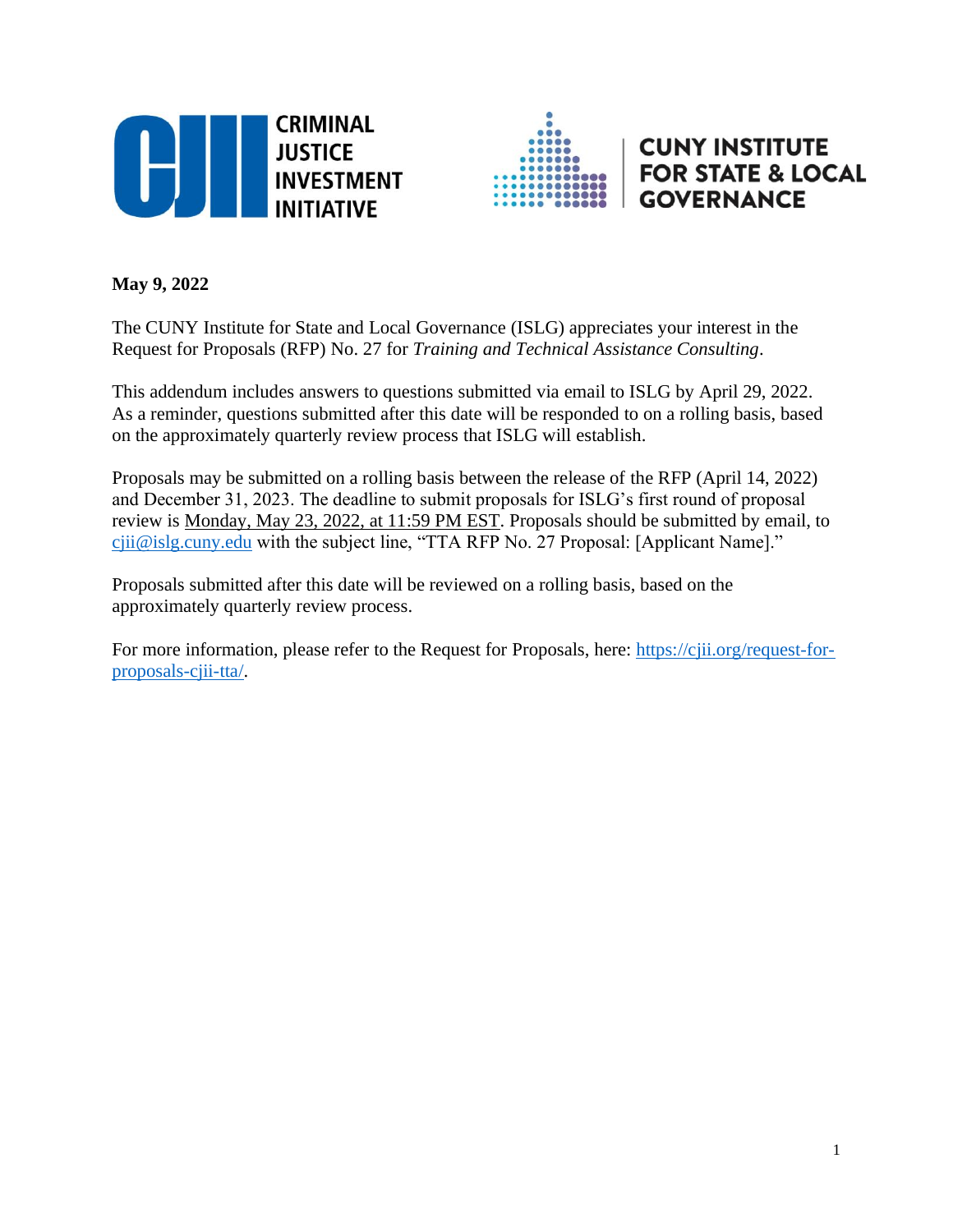#### **ANSWERS TO APPLICANT QUESTIONS**

#### *RFP No. 27 Training and Technical Assistance Consulting*

#### **GENERAL QUESTIONS:**

## **QUESTION: Can you provide estimates for the number of projects we may be able to apply for as part of the Consortium and for the size and scope of the projects?**

**Answer:** TTA projects and their accompanying Requests for Work Proposals (RFWPs) are identified on a rolling basis in response to CJII grantee needs. Projects vary widely in size and scope. For example, an RFWP may solicit a number of group workshops in a given area – e.g., trauma-informed healing practices, strategic planning, or budgeting – or may solicit an individualized project for a specific grantee. While ISLG cannot provide an estimate of the number of projects Consortium members will be eligible to apply to, we can provide an overview of the TTA work delivered by the Consortium to date. Since late 2019, ISLG has released 11 RFWPs. Through these, Consortium members have delivered 60+ workshops and 35+ individualized projects. These offerings have reached more than 600 individuals across more than 80 organizations. See *RFP Section III.A. Purpose of the RFP* for background information on the Consortium's work to date.

#### **QUESTION: Can you provide examples of a TTA project scope and an average budget or budget range for TTA projects?**

**Answer:** TTA project scopes will vary based on CJII grantee needs. Specific scopes and budgets will be outlined in each RFWP, as described in *RFP Section I.B. Competition Pools and Contracting Process*. For example, as detailed above, an RFWP may solicit a number of group workshops in a given area or an individualized project for a specific grantee. The contracted project scope for the selected member will reflect what is outlined in the RFWP. For example, the scope may be to provide a workshop in the proposed area or to deliver the one-on-one support. As above, the project budget will depend on the scope. Any budget limit/range will be specified in the RFWP.

#### **QUESTION: Our team is geographically dispersed. Is there a preference that key staff for this work be proximate to New York City?**

**Answer:** ISLG does not have a preference around the location of key staff. At present, nearly all TTA is delivered virtually, given public health precautions and CJII grantee preferences. Some TTA, going forward, may be delivered in-person. In those cases, ISLG is amenable to considering travel costs for contractors based outside of New York City. The Price Proposal should specify OTPS costs, including anticipated travel, listed separately from personnel costs (see *RFP Section V.E. Price Proposal Narrative*).

**We received a question about whether it is a conflict for staff members of the applicant organization to have previously served on a review committee coordinated by ISLG.**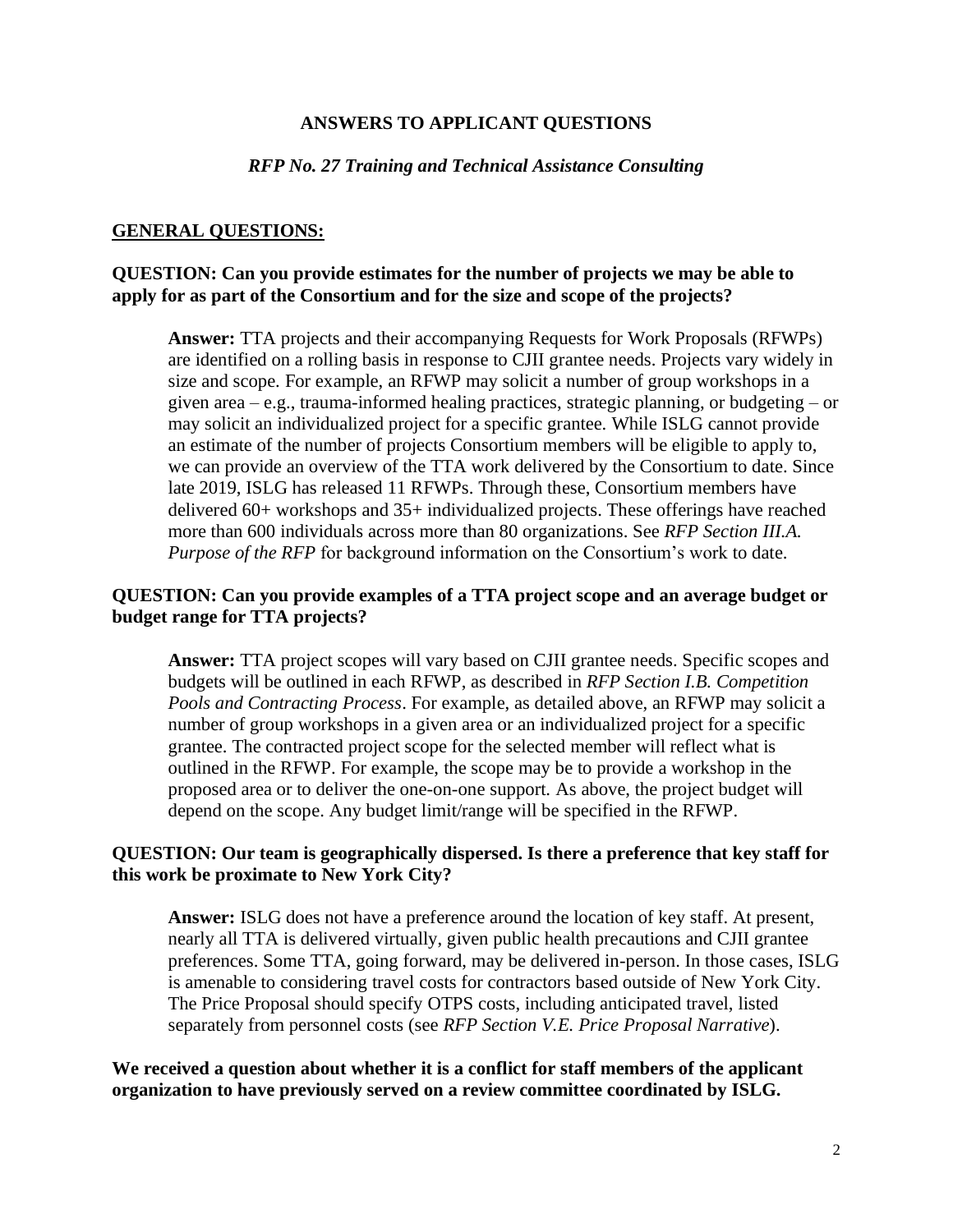**Answer:** Applicants with staff who have previously served on review committees coordinated by ISLG are welcome to apply to this RFP. ISLG will not include staff of applicant organizations on the review committee for this Request for Proposals.

## **PROPOSAL CONTENT AND FORMAT**

**QUESTION: If interested in providing TTA under multiple competition pools, should we submit multiple proposals, or incorporate our approach to providing TTA under all competition pools into one proposal?**

**Answer:** Applicants seeking to apply for consideration under multiple pools should submit one (1) proposal. For proposals to join multiple competition pools, applicants should speak to their expertise in every pool to which they are applying across all the proposal parts, as well as submit one "Proposed TTA Approach Narrative" for each competition pool for which they are applying. For more details, please see *RFP Section V. Proposal Content and Format*.

### **QUESTION: Regarding examples of prior work, are we allowed to submit samples as attachments outside of the designated page limits?**

**Answer:** No, applicants cannot submit work samples as attachments outside of the designated page limits. Instead, please briefly describe examples of recent work relevant to the goals of the TTA initiative within the two page "Prior relevant TTA experience" section, as described in *RFP Section V.C. Prior relevant TTA experience.* If applying to multiple competition pools, applicants should briefly describe examples of work relevant to each pool for which they are applying.

#### **BUDGET-RELATED QUESTIONS**

## **We received multiple questions about whether ISLG has a cap or guidance for the hourly rate of training and technical assistance providers.**

**Answer:** There is not a maximum allowable hourly rate for this solicitation. Applicants should submit their best price for the proposed areas of TTA, keeping in mind that cost is one of the evaluation criteria (see *RFP Section VI.B. Evaluation Criteria*).

#### **RFWP & TASK ORDER QUESTIONS:**

#### **QUESTION: Can you provide a sample RFWP or task order?**

**Answer:** ISLG is not able to provide sample RFWPs or Task Orders. We are happy to provide some additional information about each. RFWPs are short solicitations that typically include a description of the TTA solicited, an anticipated set of deliverables, instructions for proposal responses, and information on the budget specifications for the project. Task Orders are very short contracts that outline a scope of work and payment